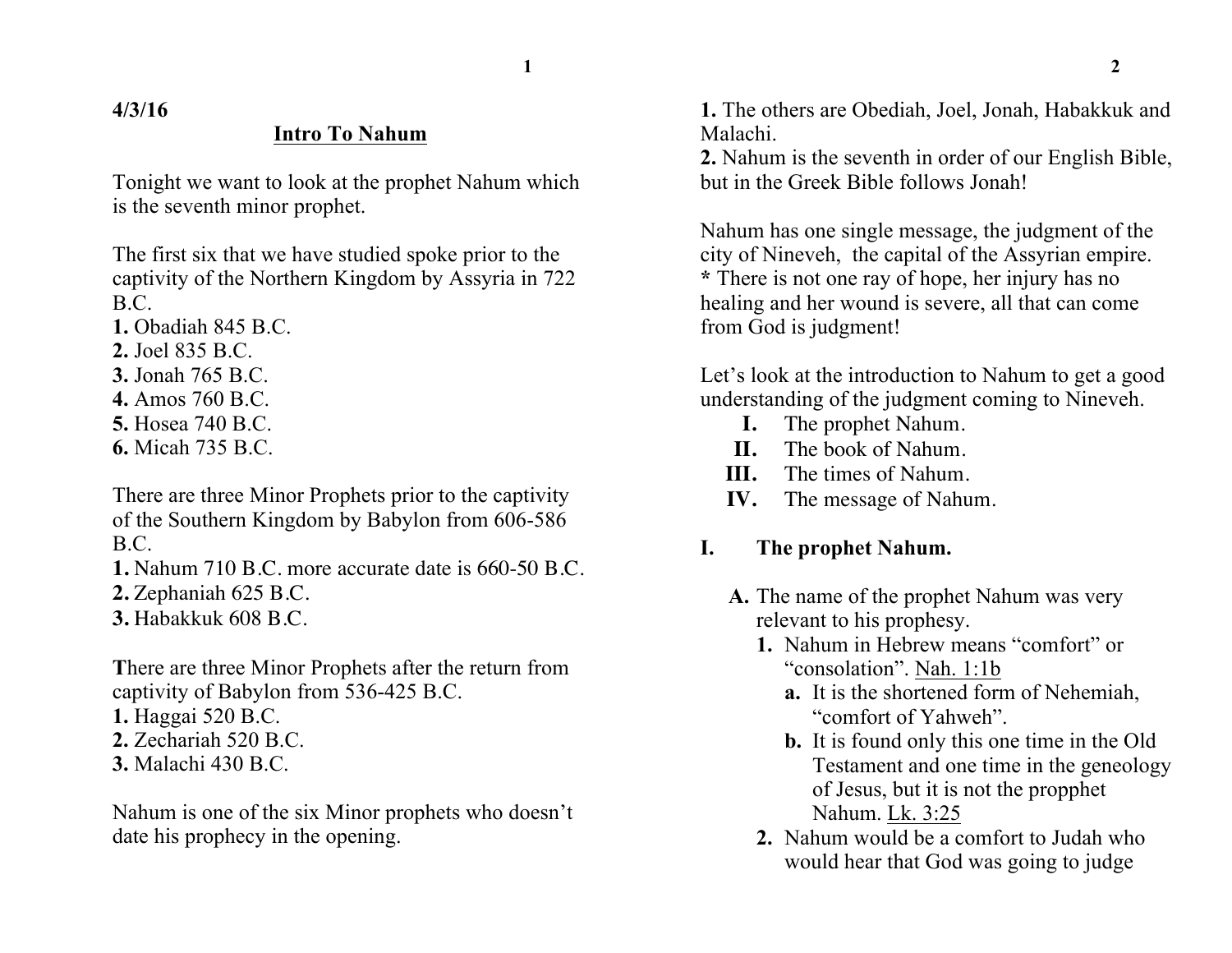Nineveh who had been oppressing her. Nah. 1:14-15

- **a.** Comfort from judgment on a person should not be understood simply from the perspective that a person has been injured or made to suffer for what they have done.
- **b.** Comfort from the Biblical perspective is that God has vindicated Himself of all the affront and sin against His grace and patience to save and that it is deserved, it is righteous judgment!
- **B.** The man Nahum was God's prophet. Nah. 1:1
	- **1.** The prophet reveals this by the word burden.
		- **a.** The word burden "messa", refers to the prophetic oracle regarding the doom of Nineveh by Divine judgment.
			- **1)** The prophet Nahum was not venting his anger and hate of Assyria.
			- **2)** The prophet was the mere vessel and instrument of God to reveal the revelation under the Inspiration of the Holy Spirit. 2Pet. 1:20-21
		- **b.** Nahum was one of the many through whom God spoke to reveal His word.
			- **1)** The Major Prophets.
			- **2)** The Minor Prophets.
	- **2.** The prophet reveals that the oracle came through a vision.
		- **a.** A vision "chazawn" is while one is awake.
		- **b.** A dream is while one is asleep.
- **c.** Nahum was the mouthpiece of God speaking forth and foretelling the future events of judgment to come on Nineveh.
- **C.** The origin of Nahum the prophet is said to be Elkosh, an Elkoshite. Nah. 1:1
	- **1.** Some say it was a town in Assyria, north of the site of ancient Nineveh, "Al-Kush", modern day Mosul, east of the Tigris River. \* But Nahum never went into captivity!
	- **2.** Still others say it was a village 20 miles south-west of Jerusalem in Judah, around the same vicinity as Micah of Moresheth.
	- **3.** Jerome said it was a small village in the north of Galilee.
		- **\*** The city of Capernaum on the northwestern shore of the Sea of Galilee means "city of Nahum", which would be good evidence of his Galilean origin.
	- **4.** The possible scenario could have been that Nahum migrated to the south of Judah after the fall of the Northern Kingdom in 722 B.C. , but we are not told, it is speculation.

## *This is the prophet Nahum!*

## **II. The book of Nahum.**

- **A.** The natural divisions of the book.
	- **1.** The prophet declaree the certainty of judgment. Nah. 1
		- **\*** There is not one glimmer of hope!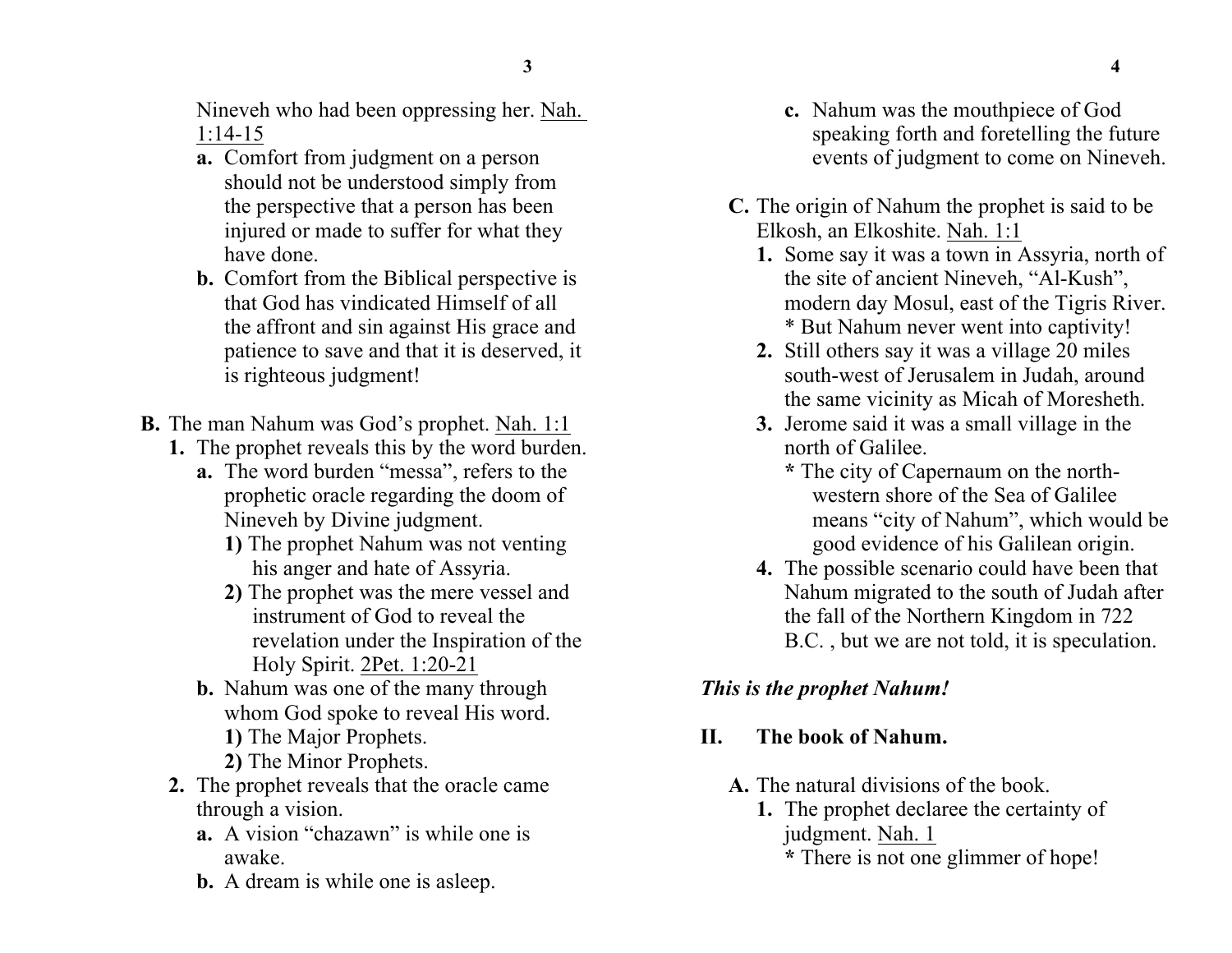- **2.** The prophet declared the devastation of the judgment. Nah. 2 **\*** They are to prepare, but to no avail!
- **3.** The prophet declared their depravity meriting judgment. Nah. 3 **\*** They were an affront to God!
- **B.** The particulars of the book.
	- **1.** The book contains 47 verses in our English Bible.
		- **a.** Chapter one has fifteen verses.
		- **b**. Chapter two has thirteen veses.
		- **c.** Chapter three has ninteen verses.
	- **2.** The Hebrew and English chapter and verse do not always coincide.
		- **a.** Nah. 2:1-14 in Hebrew is equivolent to Nah. 1:15-2:13 in our English.
		- **b.** Verse fifteen in chapter one in the Hebrew text is verse one of chapter two.
	- **3.** The prophet Nahum is considered as one of the prophet-poets of the ancient Hebrews.
		- **a.** One declared, "Nahum bears the palm for poetic power."
		- **b.** Another says, "Nahums's short book is a Pindaric ode of triumph over the oppressor's fall."
		- **c.** Still another, "Nahum's language is strong and brilliant; his rhythm rumbles and rolls, leaps and flashes, like the horsemen and chariots he describes."
		- **d.** The first nine versus bear an alphabetic acrostic form, each respective line

bearing the first half of the Hebrew alphabet, but debated.

- **4.** The city of Niveneh is mentioned three times. Nah. 1:1; 2:8; 3:7
- **5.** The King of Assyria is mentioned once. Nah. 3:18
- **6.** The evil character of Assyria.
	- **a.** Comspiring against the LORD. Neh. 1:9a
	- **b.** Violent murder, lies and robbery. Nan. 3:1
	- **c.** Harlotries and sorceries. Nah. 1:4
- **7.** The indisputable central theme of the book is the sure and utter destrcution of Nineveh under the judgment of God.
	- **a.** "The burden against Nineveh." Nah. 1:1
	- **b.** "The LORD will take vengeance on His adversaries, And He will reserve wrath for His enemies." Nah. 1:2d-e
	- **c.** And will not at all acquit *the wicked*." Neh. 1:3b
	- **d.** "But with an overflowing flood He will make an utter end of its place." Nah. 1:8a
	- **e.** "For while tangled *like* thorns, And while drunken *like* drunkards, They shall be devoured like stubble fully dried." Nah. 1:10
	- **f.** "Thus says the LORD: "Though *they are* safe, and likewise many, Yet in this manner they will be cut down When he passes through. Though I have afflicted you, I will afflict you no more." Nah. 1:12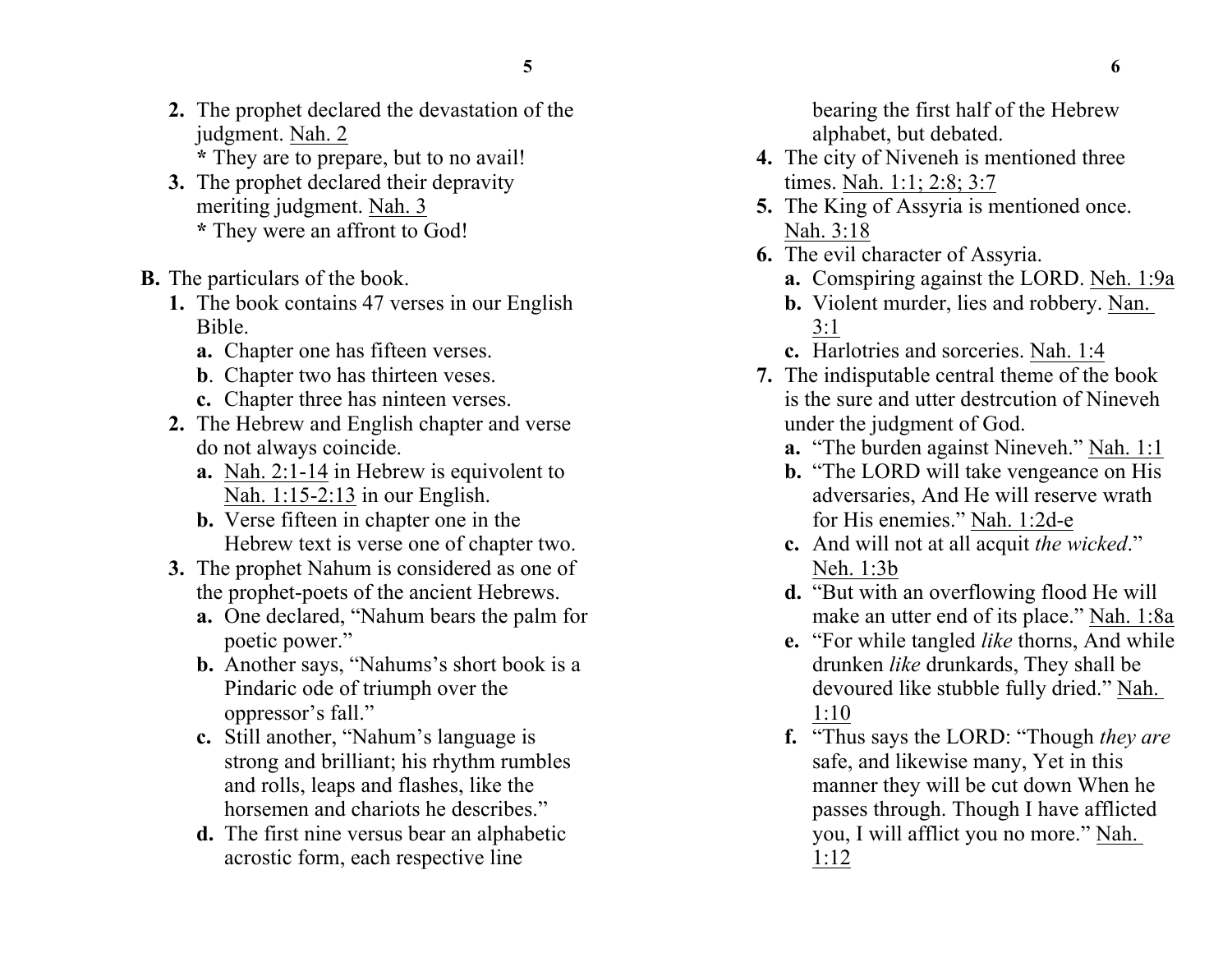- **g.** "Your name shall be perpetuated no longer. Out of the house of your gods I will cut off the carved image and the molded image. I will dig your grave, For you are vile." Nah. 1:14 \* This is just the first chapter!
- **C.** The key words, phrases and verses.
	- **1.** Key words.
		- **a.** Burden. Nah. 1:**1**
		- **b.** Vision**.** Nah. 1:1
		- **c.** Jealous**.** Neh. 1:2
		- **d.** Avenge three times. Nam. 1:2
	- **2.** Key phrases.
		- **a.** Not aquit the wicked. Nah. 1:3b
		- **b.** Affliction will not rise up a second time. Nah. 1:9c
		- **c.** Your name shall be perpetuated n longer. Nah. 1:14b
		- **d.** And the palace is dissolved. Nah. 2:6b
		- **e.** Your iniquity has no healing, Your woulnd is seere." Nah. 3:19a-b
	- **3.** Key verses.
		- a. Judgment is in view of God's holiness and frustrated patience, for all wicked. Nah. 1:2-3b
		- **b.** Judgment will comfort Judah. Nah. 1:15
		- **c.** Judgment comes from God not man, "The LORD of hosts". Nah. 2:13
		- **d.** Judgment is comes after a life-style of sinful depravity, "The LORD of hosts". Nah. 3:5
		- **e.** Judgment is self-inflicted. Nah. 3:19
- **D.** The contemporaries of Nahum.
	- **1.** The prophet Zephaniah.
	- **2.** The prophet Jeremiah.
	- **3.** The prophet Habakkuk.

#### *This is the book of Nahum!*

#### *This was the prophet Nahum!*

### **III. The times of Nahum.**

- **A.** The history of Nineveh.
	- **1.** Nineneh was founded by Nimrod. Gen. 10:11
	- **2.** The city followed Ashur as the capital of Assyria and the capital moved around to other location near Nineveh.
	- **3.** Assyria was named after its chief god, Ashur, a god of war.
	- **4.** The first Assyria gained its independence from Babylon sometime before 1500 B.C., but had only sparatic periods of greatness.
		- **a.** Ashur-uballit I, 1363-1328 B.C.
		- **b.** Tukulti-Ninurta I, 1243-1207 B.C.
		- **c.** Tiglath-Pileser I 1112-1074 B.C.
		- **d.** Ada-nirari II, 909-889 B.C.
		- **e.** Shalmaneser III, 858-824 B.C.
		- **f.** Adad-nirari III, 809-782 B.C.
	- **5.** The second Assyrian empire is the most relevant to the Bible history.
		- **a.** Tiglath-Pileser III, 745-727 B.C, invaded Syria and North Isreal, 734 B.C.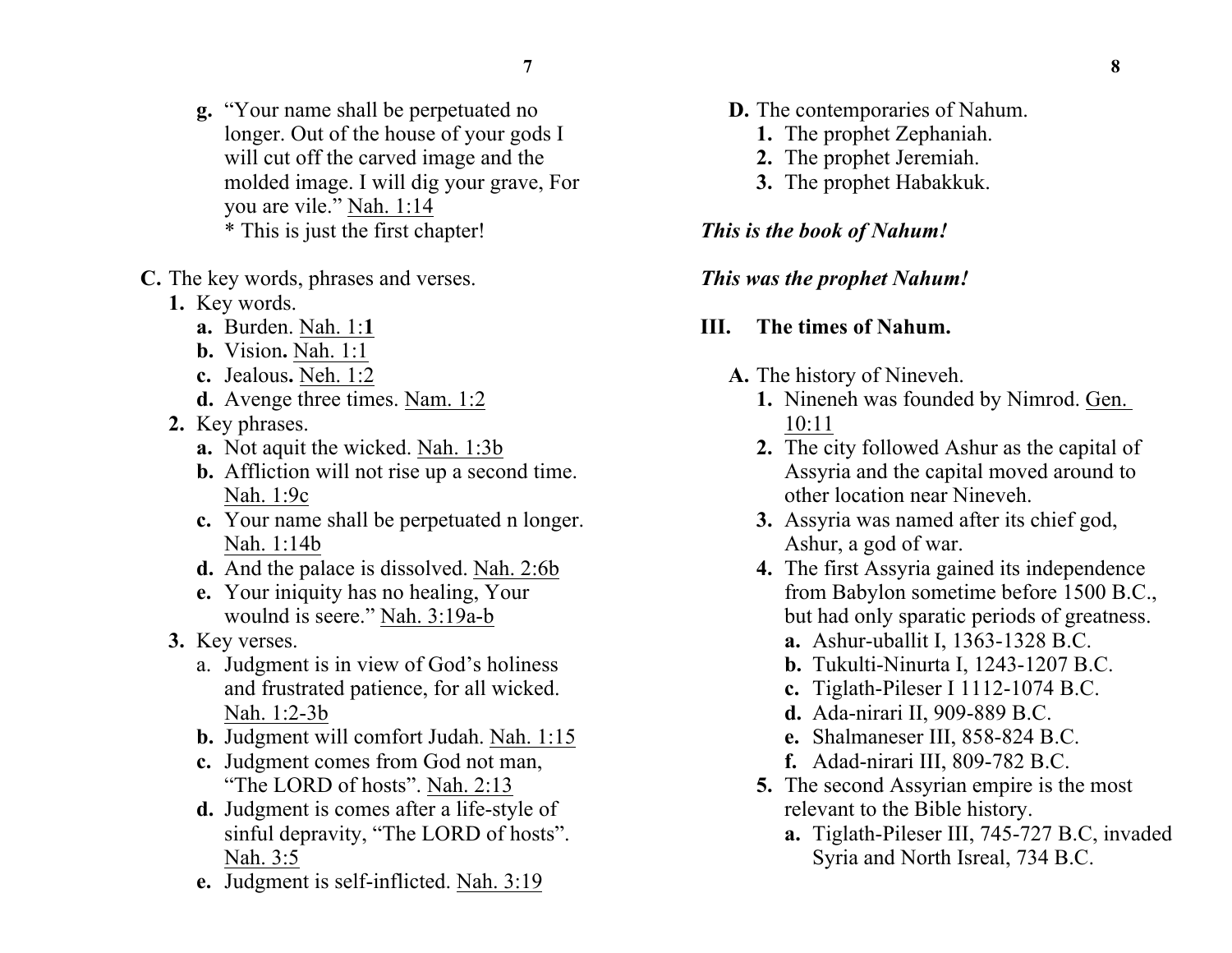- **b.** Shalmaneser , 727-722 B.C, Besieged Samaria and took Hoshea captive.
- **c.** Sargon III, 721-722 B.C, Destroyed Samaria and subjected Babylon.
- **d**. Sennacherib, 704-681 B.C, conquered Palestine and destroyed Babylon.
- **e.** Esarhaddon, 681-669 B.C, conquered Egypt. 671 B.C.
- **f.** Ashur-banipal, 669-626 B.C, took Babylon from his brother Samassumukin in 648, took Mnasseh captive to Babylon and established the greatest library of ancient times of 20,000 volumes.
- **g.** The Assyrian empire began to disintegrate in 626 B.C. and Ninevch was destroyed in 612 B.C. , Ashur-uballit II was the King of Assyria, 623-612 B.C.
	- \* The record of the event is preserved in one of the Babylonian Chronicles at the British Museum # 21901.
- **h.** So complete was its destruction that the city became a myth for two millennias when it was discovered in 1842 by Layard and Botta.
- **i.** Alexander the Great marched by it in 331 B.C. with no evidence of its existance.
- **B.** The possible location in time.
	- **1.** Some place Nahum during the reign of Hezekiah around the time Sennacherib invaded Judah, around 710 B. C.
- **2.** Others place him in Manasseh's reign, who reigned for 51 years,from 697-646 B.C. 2Kings 21:1
- **3.** The internal evidence is vital to this answer.
	- **a.** Nineveh was destroyed in 612 B.C. and their army was finally destoryed at the battle of Carchemish in 605 B.C.
	- **b.** The "wicked counselor" from Nineveh to Jerusalem refers to Rabshakah that was sent by Sennacherib, 701 B.C. Nah. 1:11
		- \* God defended Jerusalem and killed 250,000 front-line Assyrian troops. 2Kings 18:19-35
	- **c.** Nahum mentioned the destruction of "No Amon", the famous capital city of Upper Egypt, Thebes, and asked of they were better fortified to avoid their destruction? Nah. 3:8
		- **\*** The god Amon was worshipped there.
		- **1)** In 701 B.C. it was conquered by Sennacherib.
		- **2)** In 671 B.C. it was conquered by Esarhaddon.
		- **3)** In 663 B.C. it was conquered Ashurbanipal who overthrew that city in 665-66 B.C.
		- **4)** Ashurbanipal's inscriptions found in the ruins of Kuyunjik in 1878, the king himself tells how he captured Thebes.
	- **d.** Nahum had to have written some time after the conquest of No Amon in 663 B.C. perhaps between 660-650 B.C.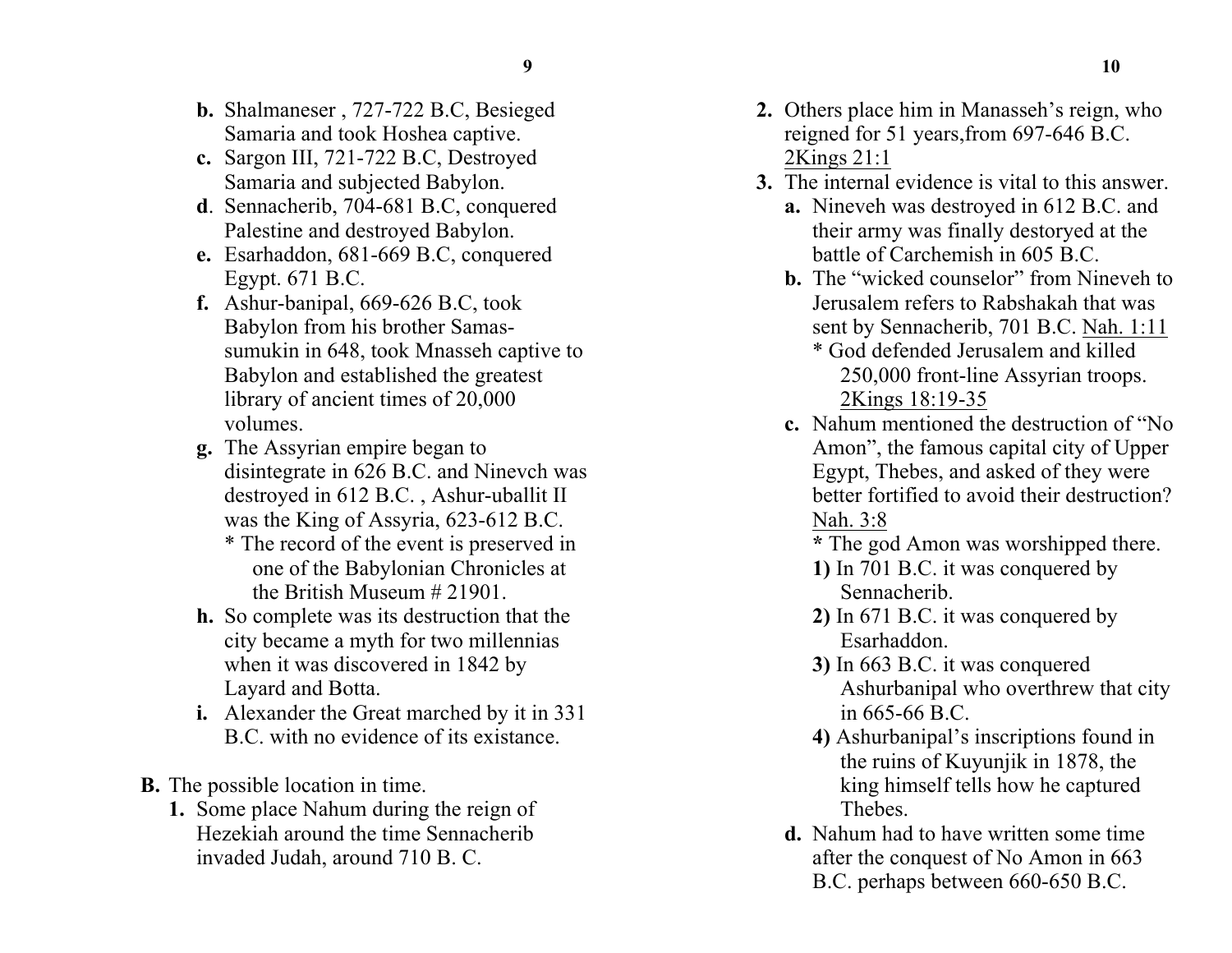following the time of Isaiah, into the reign of Judah's most wicked king, Manasseh 597-646 B.C.

- **C.** The pertinent historical events within that time.
	- **1.** Egypt successfully revolted at the closing years of Asherbanipal.
	- **2.** The Medes became powerful and dangerous foes.
	- **3.** The Scythians swept down from the distant north, spreading desolation through the wide and fertile Mesopotamian plains.
	- **4.** These did not venture to attack Ninevah, but they robbed it of much of it's prestige.
	- **5.** At the death of the King of Assyria, Herodotus tell us that the Medes attempted an assault of Nineveh, but were obliged to abandon the attempt because they were summoned back to defend their own homes.
	- **6.** The Medes eighteen years later, about 614 B. C. took and attacked the major Assyrian city of Asshur, and Nabopolassar made and alliance with their king. Together the Medes, the Chaldeans and the Scythians continued their attacks, until Nineveh fell in 612 B.C.
- **C.** The prophetic times had come upon Nineveh.
	- **1.** Nahum proclaims the burden against Ninevah. Nah. 1:1
	- **2.** Nahum's burden was a prophetic oracle regarding the doom of Ninevah by Divine judgment.
- **3.** Nineveh had been given much and therefore more was required of her. Lk. 12:48
	- **a.** Jonah had come to Nineveh around 765 B.C., and he came reluctantly hoping that God's judgment would destroy them but instead saw God's gracious forgiveness and salvation.
	- **b.** Some believe that Jonah might of lost family members at the hands of the Assyrians raids in the north of Israel?
	- **c.** But apart from that there were natural reasons why Jonah would not want to go to Nineveh, they were vile, cruel and gruesome people.
		- **1)** The Ninevites were known for their fertility cult.
		- **2)** The Ninevites were known for their child sacrifice.
		- **3)** The Ninevites were known for their cruelty to the extent that many cities would commit mass suicide rather than to be taken captive.

**a)** They would skin people alive**.**

**b)** They would tear individuals apart by tying them to horses**.**

**c)** They would bury people alive with their heads exposed for the ants.

**d)** They would carry away their captives by placing hooks in their lips tied to ropes.

- **d.** The city was impressive.
	- **1)** Nineveh had it's city proper of formidable size which took three days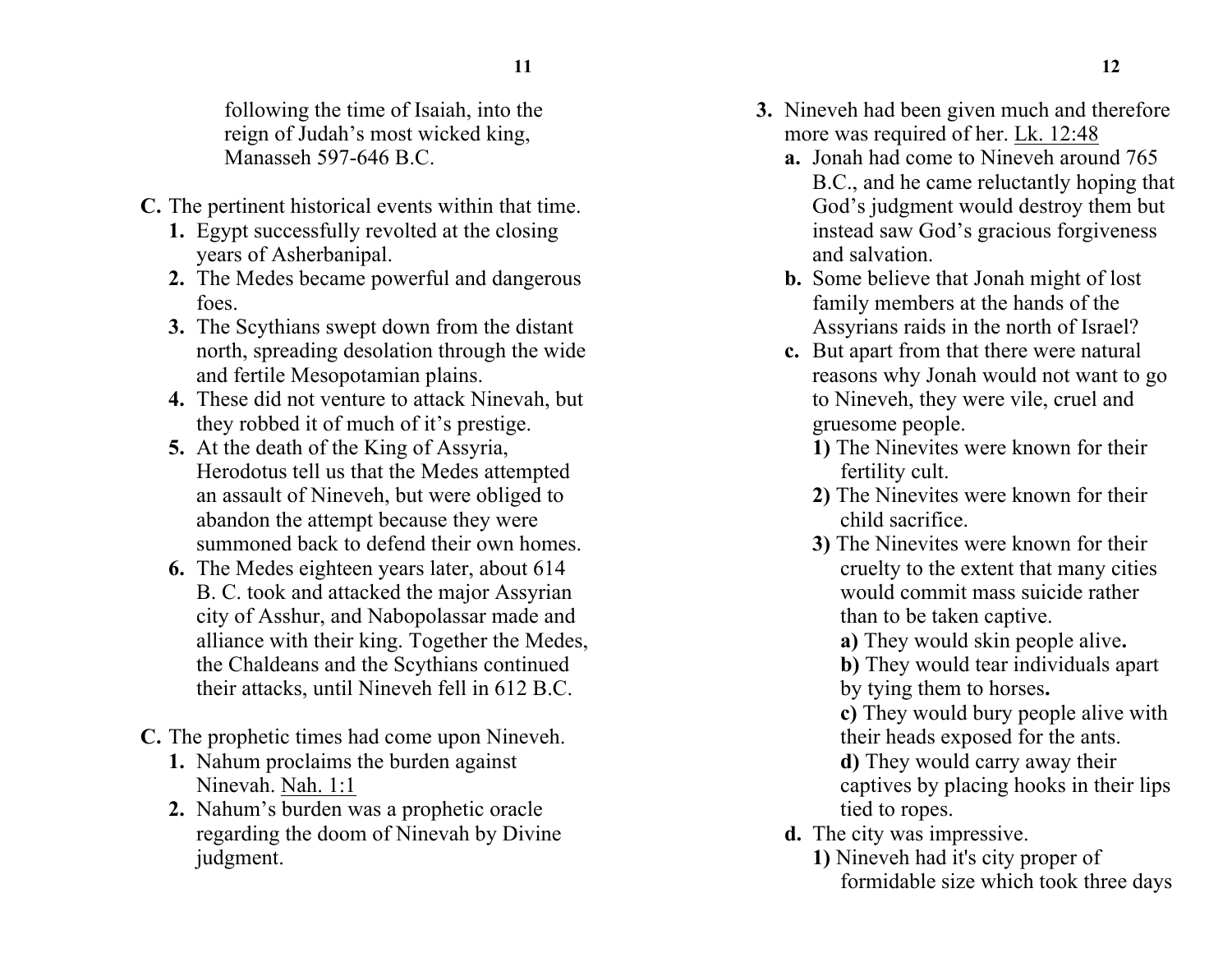to cross and four suburb cities around it, making it sixty miles around.

- **2)** The walls were one hundred and fifty feet high and wide enough for three chariots to drive side by side.
- **3)** The walls were fortified with fifty towers, each two hundred feet high.
- **4)** The city had spacious gardens, orchards, pastures and grain fields being self-sufficient.
- **5)** God made reference to the population of children being 120,000, making it conservatively about one million people. Jonah. 4:11
- **6)** The city at Nahum's time is thought to be greater in number.
- **4.** Nineveh now about one-hundred-fifty years after Jonah was going to be judge by God for her sin against the light they had received and destroy her completely.
	- **a.** Nineveh had presumed, neglected and abused God's grace, they had returned to their sin and sinful lifestyle.
	- **b.** The God of grace, mercy and slow to anger and abundance of lovingkindess had come to an end of His patience, graciousness and would destroy them. Jo 4:2
	- **c.** Nahum declares the utter destruction of Nineveh for her pride, oppression, idolatry, cruelty and defiance. Nah. 3:1-7

**d.** So complete was her destruction that by the second century A.D. the site had become uncertain.

### *These were the times of Nahum!*

# **IV. The message of Nahum.**

- **A.** The doom of Nineveh declared. Neh. 1
	- **1.** The introduction identifies the burden as the oracle and vision of God not Nahum. Nah. 1:1
	- **2.** God's wrath is justified being righteous anger against sin. Nah. 1:2
		- **a.** God is jealous against sin and His sinful enemies, due to His holiness.
		- **b.** God is a consuming fire to avenge His holiness. Deut. 4:24; Heb. 12:29
	- **3.** God's patience has an end. 1:3a-b
		- **a.** God will not acquit the wicked. Ps. 1; Jn. 4:2
		- **b.** God takes vengeance on those who do not turn from sin. Rom. 2:3-5; 2Thess. 1:3-12; 2Pet 3:9
	- **4.** God's ways of judgment are sovereign. Nah. 1:3c-8
		- **a.** God has power over nature in picturesque language. Nah. 1:3c-5 **\*** Mount Sinai, Red Sea and the Jordan.
		- **b.** God is awesome in judgment, none can escape it or stand. Nah. 1:6
		- **c.** God is good a stronghold in the day of trouble, a protection to those who trust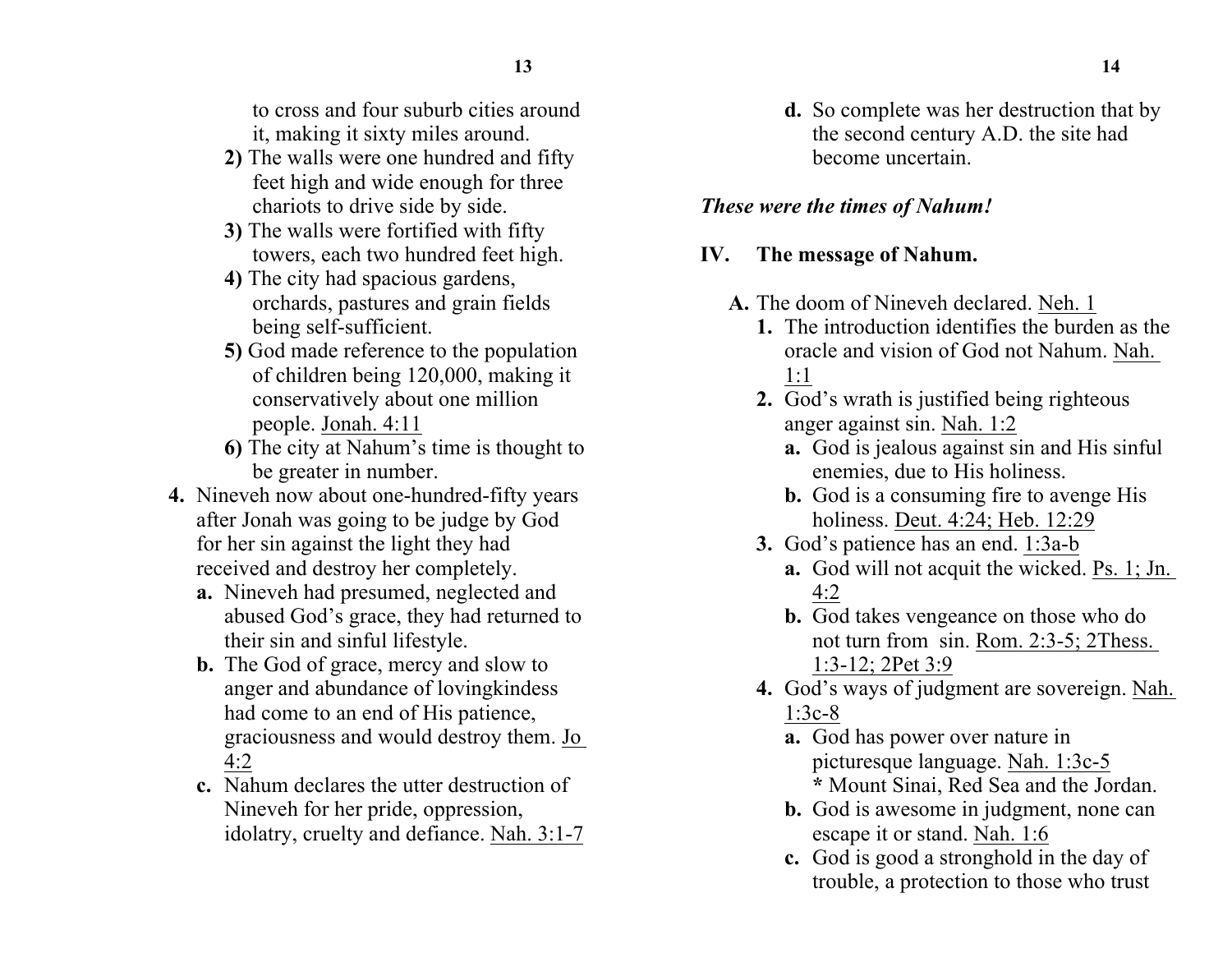Him but destruction to His enemies. Nah. 1:7-8

- **\*** The overflowing flood is descriptive of how Ninevah was partly destroyed, due to the overflowing of the Tigris River, washing away a section of the wall.
- **5.** God's judgment can not be thwarted by any devise. Nah. 1:9-11
	- **a.** God will be swift, it will not rise up a second time. Nah. 1:9
		- **\*** Nothing they devise will avail or avert destruction and there will be no need for a second visitation.
	- **b.** God will overpower them. Nah. 1:10
		- **1)** The imagery of thorns fit for fire. 3:15
		- **2)** The imagery of drunkards describe the men in the city when it was taken, in drunken feast. Nah. 3:11
	- **c.** God will not be defeated by their wicked councilor. Nah. 1:11
		- **\*** So complete was the destruction of Nineveh that for almost 2,000 years it was considered a myth until 1842 when it was discovered by Lazard and Botta. Alexander found no trace of it in 331 B.C.
- **6.** God's judgment would comfort Judah. Nah. 1:12-15
	- **a.** God will destroy them despite of their security and multitude. Nah. 1:12
- **b.** God having used Assyria to chasten Judah would relieve her by destroying her. Nah. 1:13; Is. 10:5-19
- **c.** God would obliterate Nineveh's name and gods for their vile living. Nah. 1:14
- **d.** God would allow the news to console Judah. Nah. 1:15
	- **1)** Glad tiding at the hearing of Nineveh's destruction would bring comfort.
	- **2)** Glad tiding of the gospel to come. Is. 52:7; Rom 10:15

**\*** Verse fifteen in the Hebrew text is verse one of Chapter two.

- **B.** The doom of Ninevah described. Neh. 2
	- **1.** God announces the invading armies and tells them to prepare for battle. Nah. 2:1-2
		- **a.** These are the armies of Nabopolasear and Cyaxares of Medo. Nah. 2:1
		- **b.** They were to man, watch, strengthen and fortify.
			- **\*** God is saying get ready to fight the fight of your life!
		- **c.** The reason being, that God would restore to Israel what the Assyria took as God used them to chasten Israel. Nah. 2:2
	- **2.** God describes the armies invading the city. Nah. 2:3-4
		- **a.** They are fierce mighty worriers armed for war. Nah. 2:3
		- **b.** They fearlessly jostle through the streets of Nineveh. Nah. 2:4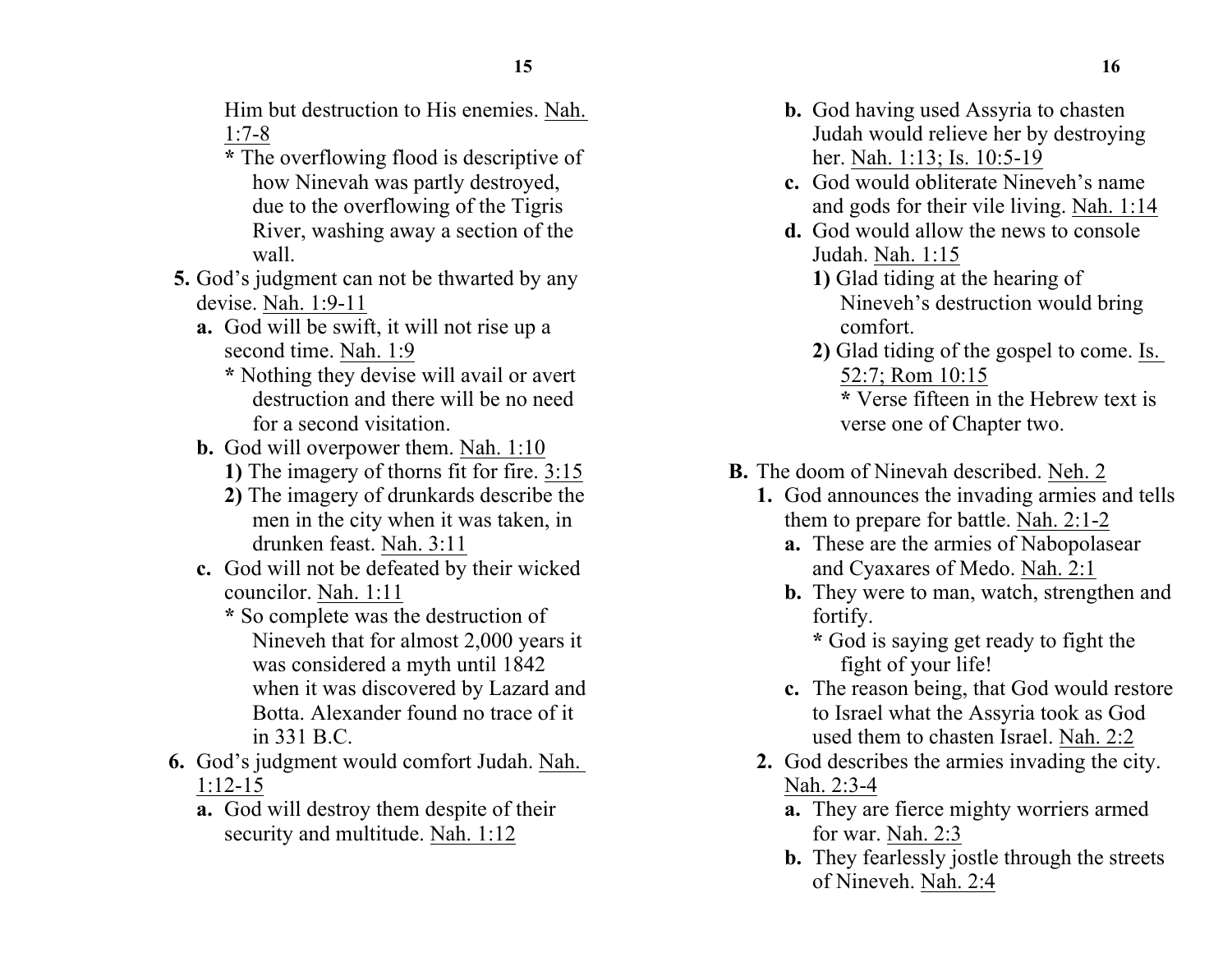- **3.** God describes the desperation of the Assyrian nobles at the wall of defense. Nah. 2:5
- **4.** God describes His use of nature to destroy Niveneh's defense. Nah. 2:6
	- **a.** The River Khoser had sluices and gates for Nineveh's moats for her walls these with the Tigris River undermined the wall.
	- **b.** The Lord had already declared that He has His ways to work through nature and no one can stand before His indignation. Nah. 1:3c-6
- **5.** God describes their humiliating defeat. Nah. 2:7
	- **\*** Led captive and broken in spirit.
- **6.** God describes how the Assyrians used to refresh themselves but now run away. Nah. 2:8
- **7.** God describes her plunder of silver and gold and her inexhaustible treasures. Nah. 2:9
- **8.** God describes her desolation, faintness of heart, pain and fearful faces. Nah. 2:10
- **9.** God describes how Nineveh once was a lion, but now the prey. Nah. 2:11-12
- **10**.God describes Himself as her true enemy! Nah. 2:13
- **C.** The doom of Nineveh deserved. Neh. 3
	- **1.** The city was a bloody city full of lies, robbery and unending victims under her oppression. Nah. 3:1
- **2.** The city would be filled with a multitude of corpses in the siege. Nah. 3:2-3
- **3.** The city would be judged for her occultic practices that had seduced and infected other nations. Nah. 3:4
- **4.** The city would be opposed by God. Nah. 3:5-6
	- **a.** The Lord of Hosts was against Nineveh, the Captain of the armies of heaven. Nah. 3:5a-b
	- **b.** The Lord would lift up her skirts over your face to expose her nakedness and shame to the nations. Nah. 3:5c-e
		- **\*** This was a practice to expose a woman's unchastity to public gaze. Ezk. 16:37-39; Is. 47:2-3; Jer. 13:22; Hos. 2:3
	- **c.** The Lord would make the city more vile and a spectacle. Nah. 3:6
- **5.** The city would be pitied at the display of her disgrace which she deserved. Nah. 3:7
- **6.** The city was no better than others God had allowed to be conquered. Nah. 3:8-11
	- **a.** No Amon was the Egyptian capital city of Thebes who was well fortified but fell. Nah. 3:8
		- **1)** 701 B.C. conquered by Sennacherib.
		- **2)** 671 B.C. conquered by Esarhaddon.
		- **3)** 663 B.C. conquered by Ashurbanipal.
	- **b.** No allies were able to help her. Nah. 3:9
	- **c.** None escaped, children were killed, honorable men were sold and great men were bound in chains. Nah. 3:10